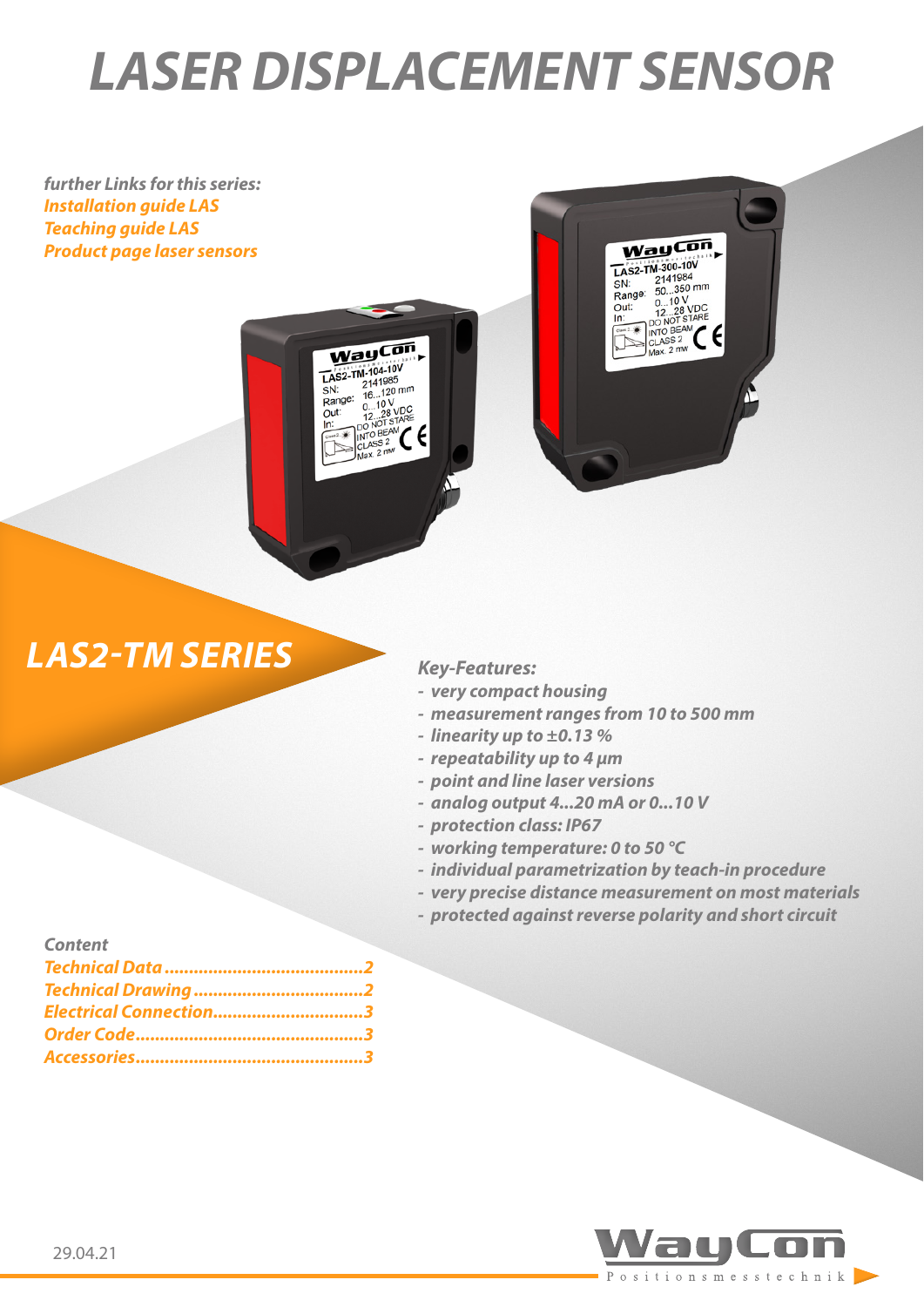|                                    |                                                                                                                                                                                                                                                                                                                           | <b>LAS2-TM-10</b>                                                                                                  | <b>LAS2-TM-104</b>                        | <b>LAS2-TM-300</b>                              | <b>LAS2-TM-500</b> |  |
|------------------------------------|---------------------------------------------------------------------------------------------------------------------------------------------------------------------------------------------------------------------------------------------------------------------------------------------------------------------------|--------------------------------------------------------------------------------------------------------------------|-------------------------------------------|-------------------------------------------------|--------------------|--|
| Measurement range MR               | [mm]                                                                                                                                                                                                                                                                                                                      | 1626                                                                                                               | 16120                                     | 50350                                           | 50550              |  |
| Linearity                          | [%]                                                                                                                                                                                                                                                                                                                       | ±0.13                                                                                                              | ±0.14 (MR 1670 mm)<br>±0.19 (MR 16120 mm) | $\pm 0.14$ (MR 50200 mm)<br>±0.18 (MR 50350 mm) | $\pm 0.25$         |  |
| Repeatability                      | [µm]                                                                                                                                                                                                                                                                                                                      | 45                                                                                                                 | 8100                                      | 10240                                           | 12686              |  |
| Temperature drift                  | [%K]                                                                                                                                                                                                                                                                                                                      | 0.01                                                                                                               | 0.04                                      | 0.05                                            | 0.08               |  |
| Measurement frequency              | [kHz]                                                                                                                                                                                                                                                                                                                     | 5                                                                                                                  |                                           |                                                 |                    |  |
| Response delay                     | [ms]                                                                                                                                                                                                                                                                                                                      | 0.4                                                                                                                |                                           |                                                 |                    |  |
| Output signal                      |                                                                                                                                                                                                                                                                                                                           | 420 mA or 010 V                                                                                                    |                                           |                                                 |                    |  |
| Beam type                          |                                                                                                                                                                                                                                                                                                                           | Point                                                                                                              |                                           | Point or line                                   |                    |  |
| Beam diameter (point laser)        | [mm]                                                                                                                                                                                                                                                                                                                      | 0.640.29                                                                                                           | 1.30.81                                   |                                                 | 1.5                |  |
| Beam height (line laser)           | [mm]                                                                                                                                                                                                                                                                                                                      |                                                                                                                    |                                           | 1.20.56                                         | 1.20.45            |  |
| Beam width (line laser)            | [mm]                                                                                                                                                                                                                                                                                                                      |                                                                                                                    |                                           | 2.96                                            | 2.98.1             |  |
| Light source                       |                                                                                                                                                                                                                                                                                                                           |                                                                                                                    | Laser diode red, pulsed                   |                                                 |                    |  |
| Wave length                        | [nm]                                                                                                                                                                                                                                                                                                                      |                                                                                                                    | 660                                       |                                                 |                    |  |
| Laser class                        |                                                                                                                                                                                                                                                                                                                           | Class 2                                                                                                            |                                           |                                                 |                    |  |
| Pulse power max.                   | [mW]                                                                                                                                                                                                                                                                                                                      | 1.6                                                                                                                |                                           | $\overline{2}$                                  |                    |  |
| Pulse duration                     | [ms]                                                                                                                                                                                                                                                                                                                      | 0.0011                                                                                                             | 0.0010.5                                  | 0.0011.2                                        |                    |  |
| Pulse period                       | [ms]                                                                                                                                                                                                                                                                                                                      | 0.22.3                                                                                                             | 0.21.5                                    | 0.23.4                                          |                    |  |
| Supply +V                          | [VDC]                                                                                                                                                                                                                                                                                                                     |                                                                                                                    |                                           | 1228                                            |                    |  |
| Current consumption max. (no load) | [mA]                                                                                                                                                                                                                                                                                                                      | 100                                                                                                                |                                           |                                                 |                    |  |
| Load resistance                    |                                                                                                                                                                                                                                                                                                                           | For output signal 420 mA: < (+V - 9V) / 0.02 A<br>For output signal 010 V: >100 k $\Omega$                         |                                           |                                                 |                    |  |
| Connection                         |                                                                                                                                                                                                                                                                                                                           | Connector output M8, 4 poles                                                                                       |                                           |                                                 |                    |  |
| Short circuit protection           |                                                                                                                                                                                                                                                                                                                           | Yes                                                                                                                |                                           |                                                 |                    |  |
| Reverse polarity protection        |                                                                                                                                                                                                                                                                                                                           | Yes $(+V$ to GND)                                                                                                  |                                           |                                                 |                    |  |
| Protection class                   |                                                                                                                                                                                                                                                                                                                           | <b>IP67</b>                                                                                                        |                                           |                                                 |                    |  |
| Ambient light immunity             | [k x]                                                                                                                                                                                                                                                                                                                     | < 100                                                                                                              |                                           |                                                 |                    |  |
| Operating temperature              | [°C]                                                                                                                                                                                                                                                                                                                      | $-10+50$                                                                                                           |                                           |                                                 |                    |  |
| Storage temperature                | [°C]                                                                                                                                                                                                                                                                                                                      | $-20+60$                                                                                                           |                                           |                                                 |                    |  |
| <b>Vibration resistance</b>        |                                                                                                                                                                                                                                                                                                                           | acc. to IEC 60068-2-6:2008: 1 mm p-p at $f = 10 - 55$ Hz, 5 min per axis, 30 min endurance at $f = 55$ Hz per axis |                                           |                                                 |                    |  |
| Shock resistance                   |                                                                                                                                                                                                                                                                                                                           | acc. to IEC 60068-2-27:2009: 30 g / 11 ms, 6 jolts per axis and direction                                          |                                           |                                                 |                    |  |
| Adjustment                         |                                                                                                                                                                                                                                                                                                                           | Teach-in: Taste / external                                                                                         |                                           |                                                 |                    |  |
| Power on indication                |                                                                                                                                                                                                                                                                                                                           | LED green                                                                                                          |                                           |                                                 |                    |  |
| Output indication                  |                                                                                                                                                                                                                                                                                                                           | LED red                                                                                                            |                                           |                                                 |                    |  |
| Housing                            |                                                                                                                                                                                                                                                                                                                           | Die-cast zinc                                                                                                      |                                           |                                                 |                    |  |
| Front optics                       |                                                                                                                                                                                                                                                                                                                           |                                                                                                                    |                                           | Glass                                           |                    |  |
| Weight                             | $[g]% \centering \includegraphics[width=0.9\columnwidth]{figures/fig_10.pdf} \caption{The figure shows the number of parameters of the top of the left. The left is the number of times, the right is the number of times, and the right is the number of times, and the right is the number of times.} \label{fig:fig1}$ |                                                                                                                    | 41                                        |                                                 | 67                 |  |

Values for measurements on white (90 % reflectivity)

#### **TECHNICAL DRAWING**

<span id="page-1-0"></span>**TECHNICAL DATA**